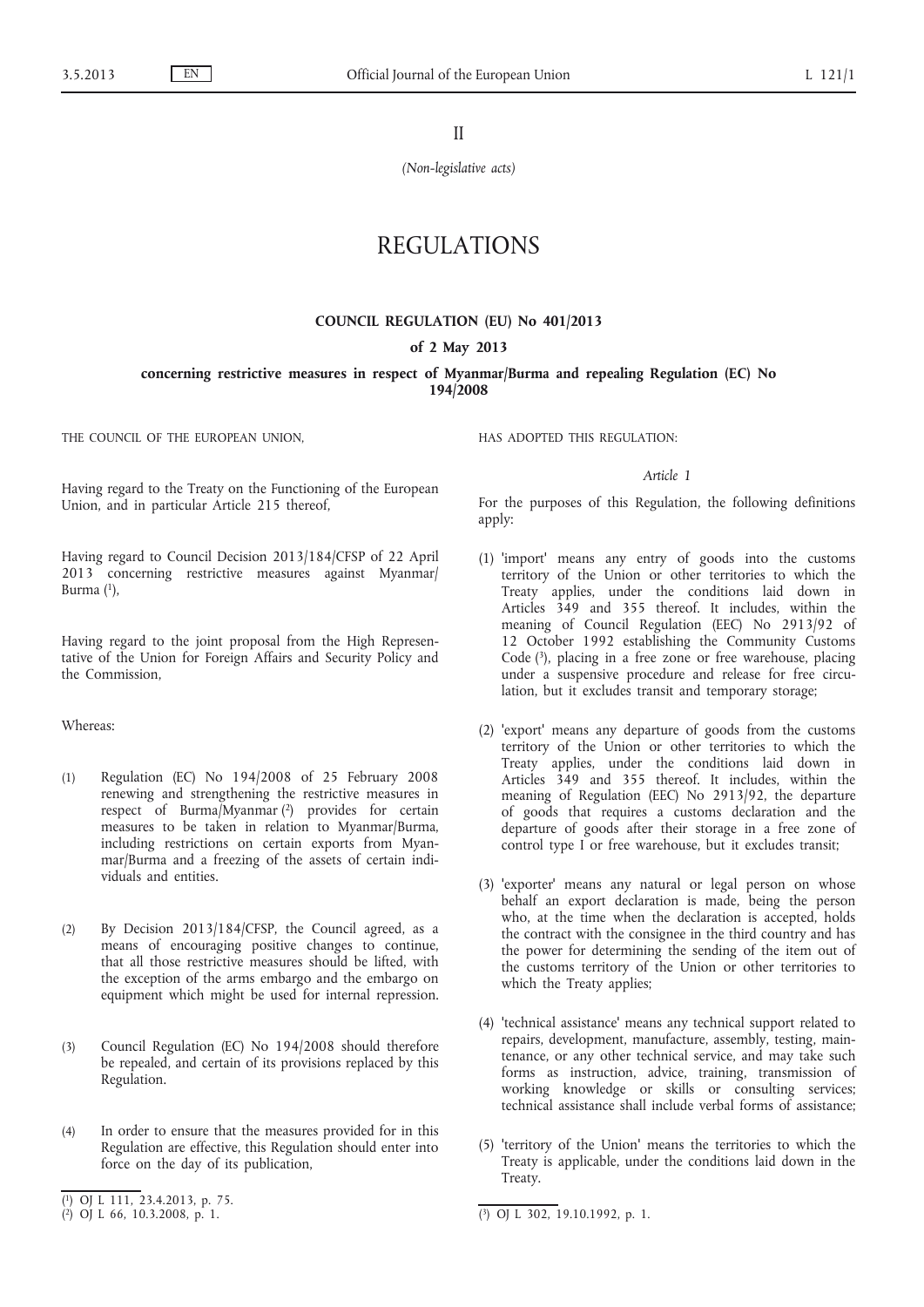### CHAPTER 1

#### *Article 2*

1. It shall be prohibited to sell, supply, transfer or export, directly or indirectly, equipment which might be used for internal repression as listed in Annex I, whether or not originating in the Union, to any natural or legal person, entity or body in, or for use in Myanmar/Burma.

2. Paragraph 1 shall not apply to protective clothing, including flak jackets and helmets, temporarily exported to Myanmar/Burma by United Nations personnel, personnel of the European Union or its Member States, representatives of the media and humanitarian and development workers and associated personnel for their personal use only.

### *Article 3*

- 1. It shall be prohibited:
- (a) to provide technical assistance related to military activities and to the provision, manufacture, maintenance and use of arms and related materiel of all types, including weapons and ammunition, military vehicles and equipment, paramilitary equipment, and spare parts for the aforementioned, directly or indirectly to any natural or legal person, entity or body in, or for use in Myanmar/Burma;
- (b) to provide financing or financial assistance related to military activities, including, in particular, grants, loans and export credit insurance for any sale, supply, transfer or export of arms and related materiel, directly or indirectly to any natural or legal person, entity or body in, or for use in Myanmar/Burma.
- 2. It shall be prohibited:
- (a) to provide technical assistance related to the equipment which might be used for internal repression as listed in Annex I, directly or indirectly to any natural or legal person, entity or body in, or for use in Myanmar/Burma;
- (b) to provide financing or financial assistance related to the equipment listed in Annex I, including, in particular, grants, loans and export credit insurance, directly or indirectly to any natural or legal person, entity or body in, or for use in Myanmar/Burma.

3. It shall be prohibited to participate, knowingly and intentionally, in activities the object or effect of which is to circumvent the prohibitions referred to in paragraphs 1 and 2.

4. The prohibitions set out in paragraphs 1(b) and 2(b) shall not give rise to liability of any kind on the part of the natural or legal persons or entities concerned, if they did not know, and had no reasonable cause to suspect, that their actions would infringe those prohibitions.

#### *Article 4*

By way of derogation from Articles  $2(1)$  and  $3(2)$ , and subject to Article 5, the competent authorities in the Member States, as indicated in the websites listed in Annex II, may authorise, under such conditions as they deem appropriate:

- (a) the sale, supply, transfer or export of equipment which might be used for internal repression as listed in Annex I, intended solely for humanitarian or protective use, or for institution-building programmes of the United Nations and the European Union, or for European Union and United Nations crisis-management operations;
- (b) the sale, supply, transfer or export of de-mining equipment and material for use in de-mining operations; and
- (c) the provision of financing and financial assistance and technical assistance related to equipment, material, programmes and operations referred to in points (a) and (b).

2. By way of derogation from Article 3(1), and subject to Article 5, the competent authorities in the Member States, as listed in Annex II, may authorise, under such conditions as they deem appropriate, the provision of financing and financial assistance and technical assistance related to:

- (a) non-lethal military equipment intended solely for humanitarian or protective use, or for institution-building programmes of the United Nations and the European Union;
- (b) materiel intended for European Union and United Nations crisis-management operations.

### CHAPTER 2

### *Article 5*

The authorisations referred to in Article 4 shall not be granted for activities that have already taken place.

### *Article 6*

The Commission and Member States shall immediately inform each other of the measures taken under this Regulation and shall supply each other with any other relevant information at their disposal in connection with this Regulation, in particular information in respect of violation and enforcement problems and judgments handed down by national courts.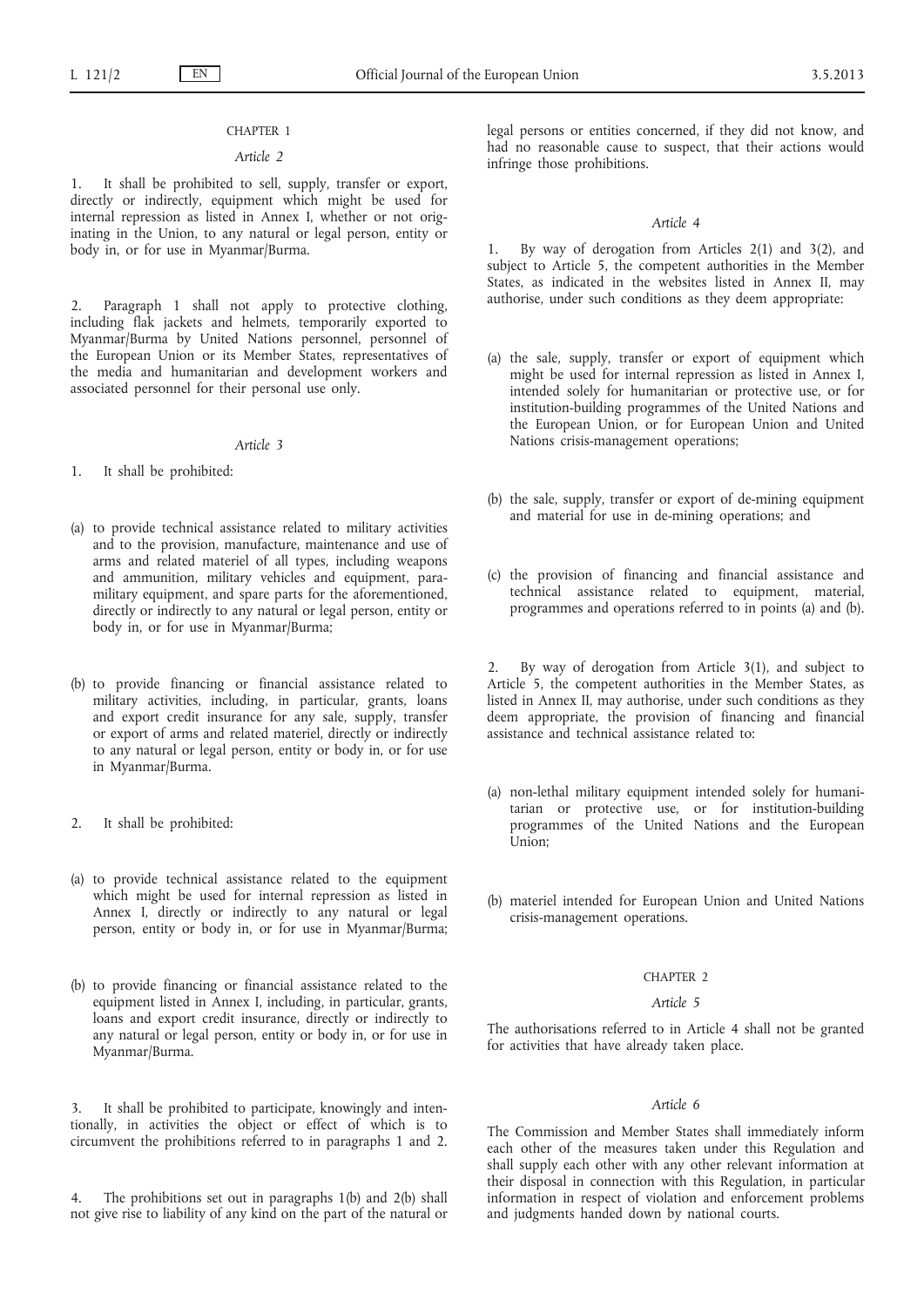### *Article 7*

The Commission shall be empowered to amend Annex II on the basis of information supplied by Member States.

### *Article 8*

1. Member States shall lay down the rules on penalties applicable to infringements of the provisions of this Regulation and shall take all measures necessary to ensure that they are implemented. The penalties provided for must be effective, proportionate and dissuasive.

2. Member States shall notify the Commission of those rules without delay after the entry into force of this Regulation and shall notify it of any subsequent amendment.

#### *Article 9*

1. Member States shall designate the competent authorities referred to in this Regulation and identify them in, or through, the websites listed in Annex II.

2. Member States shall notify the Commission of their competent authorities without delay after the entry into force of this Regulation and shall notify it of any subsequent changes. *Article 10*

This Regulation shall apply:

- (a) within the territory of the Union, including its airspace;
- (b) on board any aircraft or any vessel under the jurisdiction of a Member State;
- (c) to any person inside or outside the territory of the Union who is a national of a Member State;
- (d) to any legal person, entity or body which is incorporated or constituted under the law of a Member State;
- (e) to any legal person, entity or body in respect of any business done in whole or in part within the Union.

#### *Article 11*

Regulation (EC) No 194/2008 is hereby repealed.

### *Article 12*

This Regulation shall enter into force on the day of its publication in the *Official Journal of the European Union*.

This Regulation shall be binding in its entirety and directly applicable in all Member States.

Done at Brussels, 2 May 2013.

*For the Council The President* E. GILMORE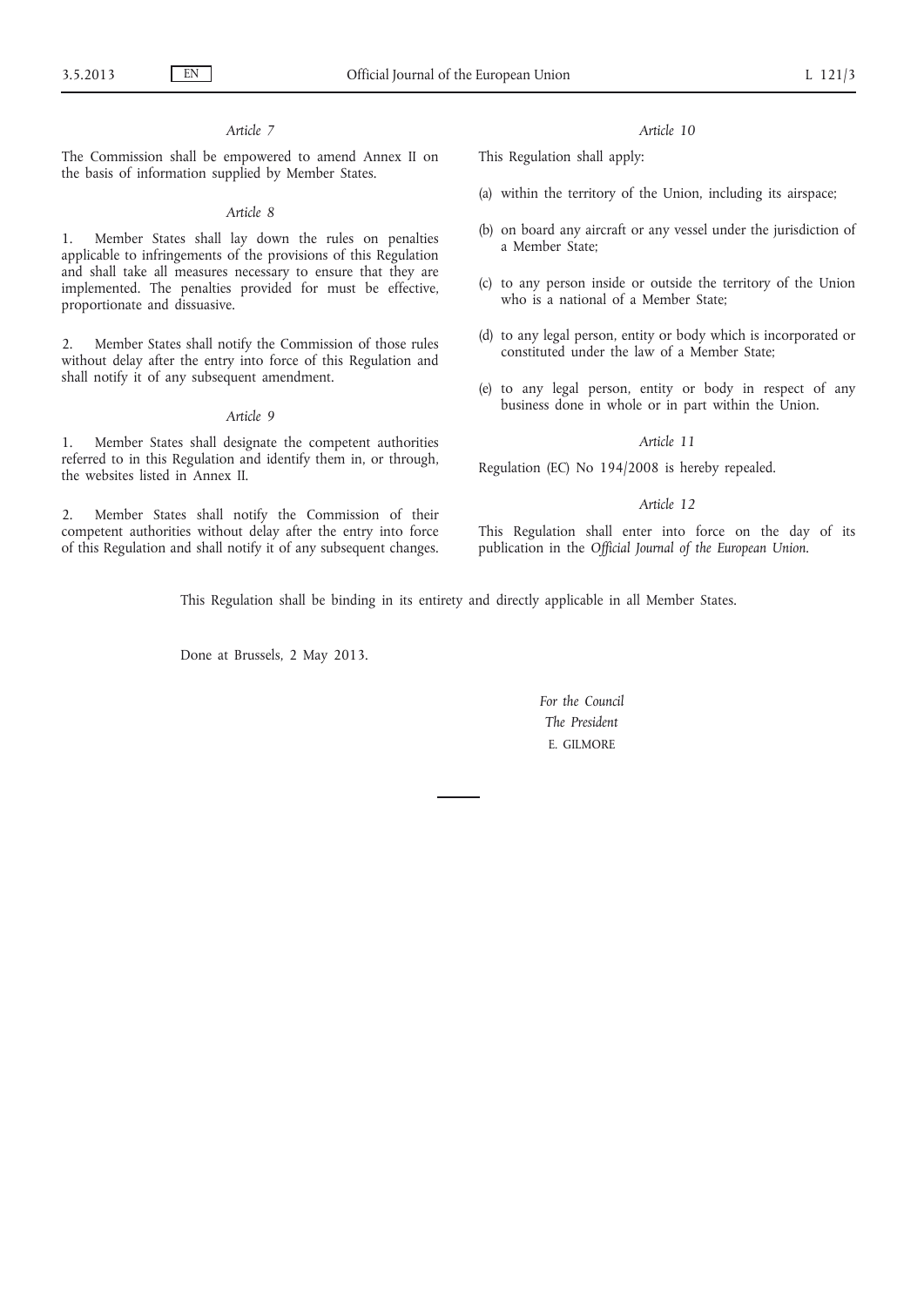### *ANNEX I*

#### **List of equipment which might be used for internal repression as referred to in Articles 2, 3 and 4**

- 1. Firearms, ammunition and related accessories therefor, as follows:
	- 1.1. Firearms not controlled by ML 1 and ML 2 of the EU Common Military List (1);
	- 1.2. Ammunition specially designed for the firearms listed in 1.1 and specially designed components therefor;
	- 1.3. Weapon-sights not controlled by the EU Common Military List.
- 2. Bombs and grenades not controlled by the EU Common Military List.
- 3. Vehicles as follows:
	- 3.1. Vehicles equipped with a water cannon, specially designed or modified for the purpose of riot control;
	- 3.2. Vehicles specially designed or modified to be electrified to repel borders;
	- 3.3. Vehicles specially designed or modified to remove barricades, including construction equipment with ballistic protection;
	- 3.4. Vehicles specially designed for the transport or transfer of prisoners and/or detainees;
	- 3.5. Vehicles specially designed to deploy mobile barriers;
	- 3.6. Components for the vehicles specified in 3.1 to 3.5 specially designed for the purposes of riot control.

*Note 1:* This item does not control vehicles specially designed for the purposes of fire-fighting.

*Note 2:* For the purposes of item 3.5 the term 'vehicles' includes trailers.

- 4. Explosive substances and related equipment as follows:
	- 4.1. Equipment and devices specially designed to initiate explosions by electrical or non-electrical means, including firing sets, detonators, igniters, boosters and detonating cord, and specially designed components therefor; except those specially designed for a specific commercial use consisting of the actuation or operation by explosive means of other equipment or devices the function of which is not the creation of explosions (e.g., car air-bag inflaters, electric-surge arresters of fire sprinkler actuators);
	- 4.2. Linear cutting explosive charges not controlled by the EU Common Military List;
	- 4.3. Other explosives not controlled by the EU Common Military List and related substances as follows:
		- (a) amatol;
		- (b) nitrocellulose (containing more than 12,5 % nitrogen);
		- (c) nitroglycol;
		- (d) pentaerythritol tetranitrate (PETN);
		- (e) picryl chloride;
		- (f) 2,4,6-trinitrotoluene (TNT).
- 5. Protective equipment not controlled by ML 13 of the EU Common Military List as follows:
	- 5.1. Body armour providing ballistic and/or stabbing protection;
	- 5.2. Helmets providing ballistic and/or fragmentation protection, anti-riot helmets, antiriot shields and ballistic shields.

*Note:* This item does not control:

- equipment specially designed for sports activities;
- equipment specially designed for safety of work requirements.

<sup>(</sup> 1) Common Military List of the European Union (adopted by the Council on 11 March 2013) (OJ C 30, 27.3.2013, p. 1).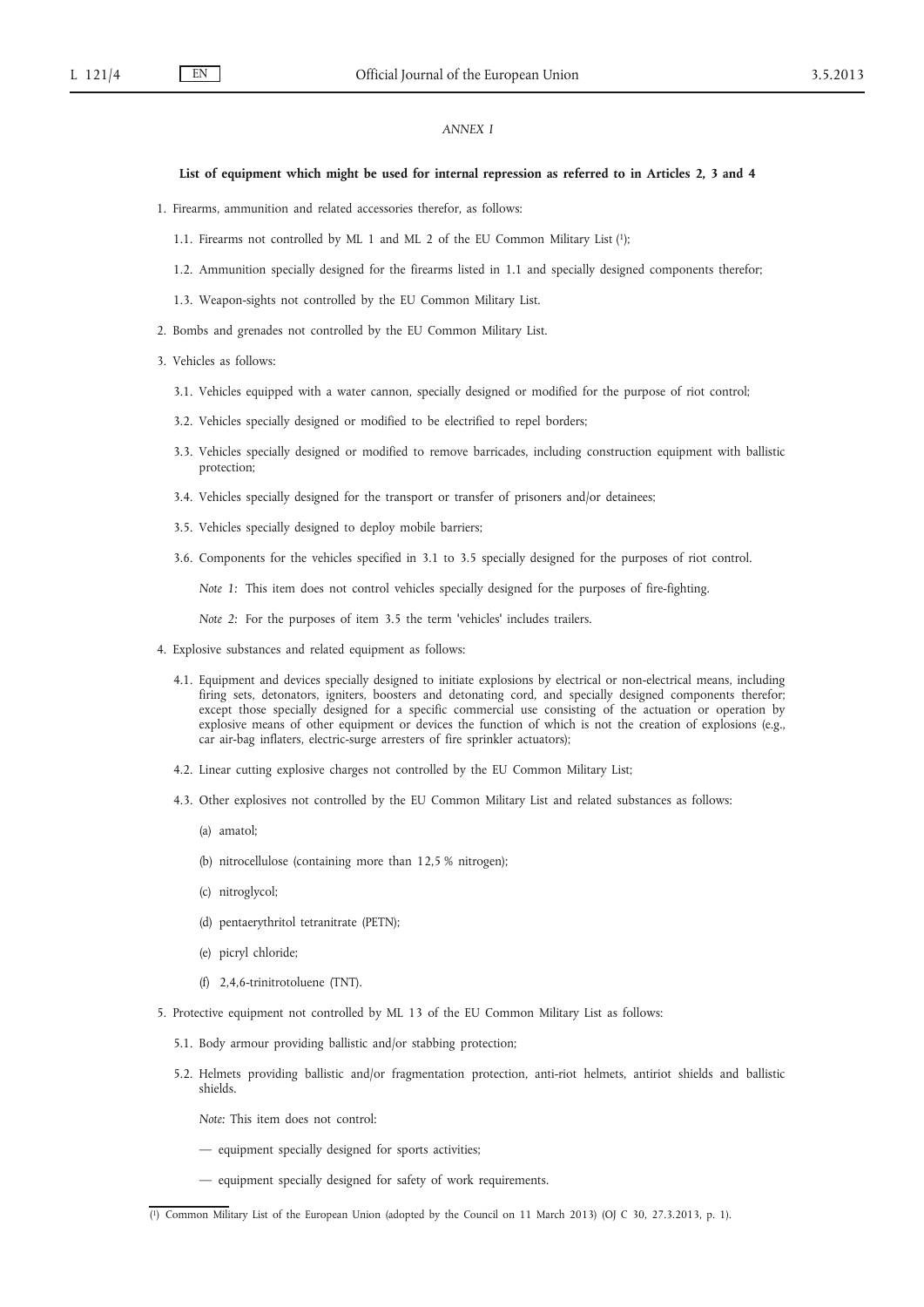- 6. Simulators, other than those controlled by ML 14 of the EU Common Military List, for training in the use of firearms, and specially designed software therefor.
- 7. Night vision, thermal imaging equipment and image intensifier tubes, other than those controlled by the EU Common Military List.
- 8. Razor barbed wire.
- 9. Military knives, combat knives and bayonets with blade lengths in excess of 10 cm.
- 10. Production equipment specially designed for the items specified in this list.
- 11. Specific technology for the development, production or use of the items specified in this list.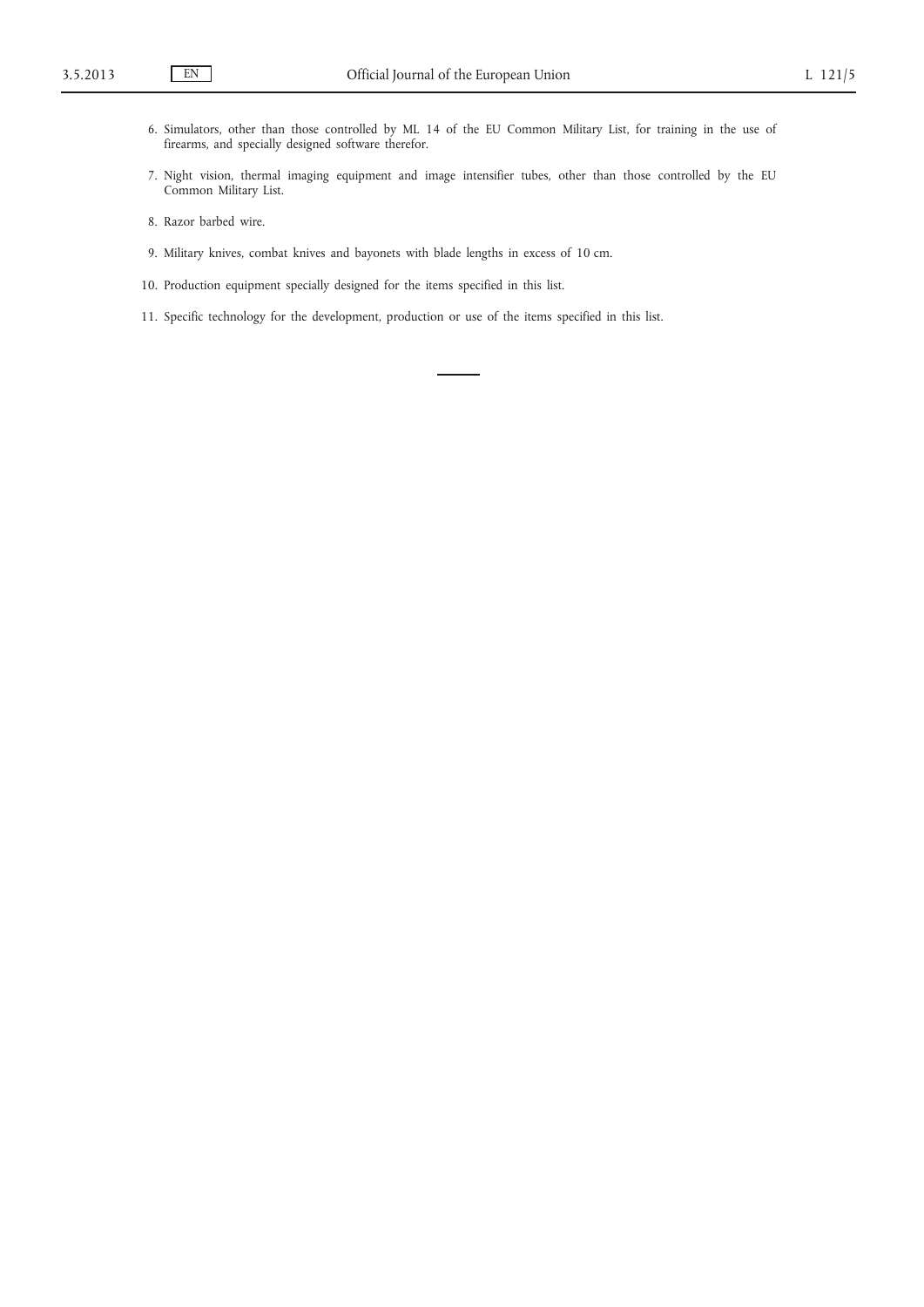### *ANNEX II*

#### **Websites for information on the competent authorities referred to in Articles 4, 7 and 9 and address for notifications to the European Commission**

### BELGIUM

<http://www.diplomatie.be/eusanctions>

#### BULGARIA

<http://www.mfa.bg/en/pages/135/index.html>

### CZECH REPUBLIC

<http://www.mfcr.cz/mezinarodnisankce>

### DENMARK

<http://um.dk/da/politik-og-diplomati/retsorden/sanktioner/>

#### GERMANY

<http://www.bmwi.de/DE/Themen/Aussenwirtschaft/aussenwirtschaftsrecht,did=404888.html>

#### ESTONIA

[http://www.vm.ee/est/kat\\_622/](http://www.vm.ee/est/kat_622/)

#### IRELAND

<http://www.dfa.ie/home/index.aspx?id=28519>

#### **GREECE**

<http://www.mfa.gr/en/foreign-policy/global-issues/international-sanctions.html>

### SPAIN

[http://www.maec.es/es/MenuPpal/Asuntos/Sanciones%20Internacionales/Paginas/Sanciones\\_%20Internacionales.aspx](http://www.maec.es/es/MenuPpal/Asuntos/Sanciones%20Internacionales/Paginas/Sanciones_%20Internacionales.aspx)

### FRANCE

<http://www.diplomatie.gouv.fr/autorites-sanctions/>

### ITALY

[http://www.esteri.it/MAE/IT/Politica\\_Europea/Deroghe.htm](http://www.esteri.it/MAE/IT/Politica_Europea/Deroghe.htm)

### **CYPRUS**

<http://www.mfa.gov.cy/sanctions>

#### LATVIA

<http://www.mfa.gov.lv/en/security/4539>

### LITHUANIA

<http://www.urm.lt/sanctions>

#### LUXEMBOURG

<http://www.mae.lu/sanctions>

#### HUNGARY

[http://www.kulugyminiszterium.hu/kum/hu/bal/Kulpolitikank/nemzetkozi\\_szankciok/](http://www.kulugyminiszterium.hu/kum/hu/bal/Kulpolitikank/nemzetkozi_szankciok/)

#### MALTA

[http://www.doi.gov.mt/EN/bodies/boards/sanctions\\_monitoring.asp](http://www.doi.gov.mt/EN/bodies/boards/sanctions_monitoring.asp)

### NETHERLANDS

<http://www.rijksoverheid.nl/onderwerpen/internationale-vrede-en-veiligheid/sancties>

### AUSTRIA

[http://www.bmeia.gv.at/view.php3?f\\_id=12750&LNG=en&version=](http://www.bmeia.gv.at/view.php3?f_id=12750&LNG=en&version=)